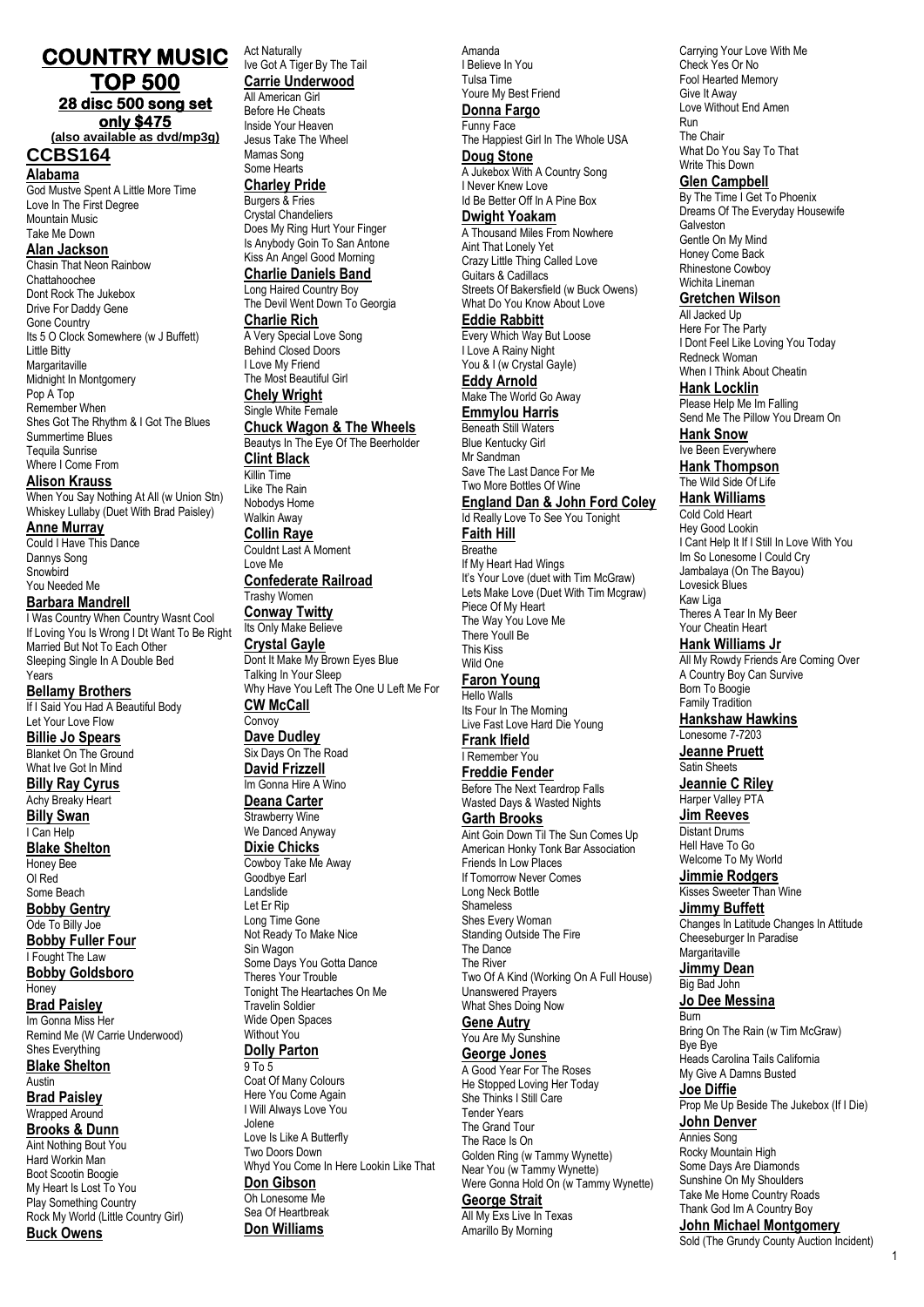**Johnny Cash**

A Boy Named Sue Folsom Prison Blues Ghost Riders In The Sky I Walk The Line Jackson (w June Carter) Man In Black One Piece At A Time Ring Of Fire Sunday Morning Coming Down **Johnny Horton**

The Battle Of New Orleans

**Johnny Paycheck** Take This Job & Shove It **Judds**

Grandpa Tell Me Bout the Good Old Days Love Can Build A Bridge Mama Hes Crazy

**Julianne Hough** That Song In My Head **Kasey Chambers**

Cry Like A Baby Not Pretty Enough **Kathy Mattea**

Come From The Heart Eighteen Wheels & A Dozen Roses

**Keith Urban** Once In A Lifetime Raining On Sunday Somebody Like You Stupid Boy

Where The Blacktop Ends You Look Good In My Shirt Youre My Better Half **Keith Whitley**

Dont Close Your Eyes I Wonder Do You Think Of Me Im No Stranger To The Rain When You Say Nothing At All

### **Kenny Chesney**

Dont Happen Twice How Forever Feels No Shoes No Shirt No Problem She Thinks My Tractors Sexy The Boys Of Fall The Good Stuff When The Sun Goes Down (w Unc Kracker)

**Kenny Rogers**

Coward Of The County Daytime Friends Islands In The Stream (duet with Dolly) Lady

Lucille Ruby Dont Take Your Love To Town She Believes In Me The Gambler Through The Years You Decorated My Life

**Kitty Wells**

It Wasnt God Made Honkey Tonk Angels **Lady Antebellum**

American Honey I Run To You Love Dont Live Here Need You Now Our Kind Of Love We Owned The Night

#### **Leann Rimes**

Big Deal **Blue** Cant Fight The Moonlight Cowboys Sweetheart I Need You Nothin Better To Do The Light In Your Eyes You Light Up My Life

# **Leanne Womack**

I Hope You Dance I May Hate Myself In The Morning III Think Of A Reason Later

Life Goes On The Fool Why They Call It Falling **Lefty Frizzell** If Youve Got The Money Honey **Linda Ronstadt** Blue Bayou Dont Know Much (Duet With Aaron Neville) Louisiana Woman Mississippi Man (w CT) Love Is A Rose Silver Threads & Golden Needles Thatll Be The Day When Will I Be Loved Youre No Good

**Little Jimmy Dickens**

May The Bird Of Paradise Fly Up Your Nose **Lonestar** Amazed Im Already There

Smile

#### **Loretta Lynn** Coal Miners Daughter

Dont Come Home A Drinkin Out Of My Head & Back In My Bed You Aint Woman Enough To Take My Man **Lorrie Morgan**

Something In Red What Part Of No

**Lynn Anderson** Rose Garden

**Marie Osmond** Paper Roses

**Mark Chesnutt** Brother Jukebox

It Sure Is Monday **Martina McBride**

A Broken Wing Concrete Angel I Love You Independence Day This Ones For The Girls Valentine When God Fearin Women Get The Blues

Wild Angels

# **Marty Robbins**

A White Sport Coat Big Iron Devil Woman El Paso Singing The Blues The Story Of My Life **Mary Chapin Carpenter**

Down At The Twist & Shout I Feel Lucky Passionate Kisses

Shut Up & Kiss Me **Melba Montgomery**

No Charge **Merle Haggard**

Mama Tried Okie From Muskogee

I Think Ill Just Stay Here & Drink **Mickey Gilley** Dont Girls All Get Prettier At Closing Time

**Mindy McCready** A Girls Gotta Do What A Girls Gotta Do Guys Do It All The Time

Ten Thousand Angels **Nancy Sinatra** Jackson (w Lee Hazlewood) These Boots Are Made For Walkin

**Oak Ridge Boys** Elvira

**OC Smith** Little Green Apples **Pam Tillis** Mi Vida Loca (My Crazy Life) **Patsy Cline** Back In Babys Arms

Crazy I Fall To Pieces Just Out Of Reach Shes Got You Sweet Dreams Three Cigarettes In An Ashtray Walkin After Midnight

**Patty Loveless**

Blame It On Your Heart Dont Toss Us Away Lovin All Night You Dont Seem To Miss Me **Pee Wee King**

Tennessee Waltz **Phil Vassar**

Just Another Day In Paradise **Porter Wagoner** Green Green Grass Of Home

Please Dont Stop Loving Me (w Dolly P) The Last Thing On My Mind (w Dolly P) **Randy Travis**

Diggin Up Bones Forever & Ever Amen I Told You So

The Hole **Randy Vanwarmer** Just When I Needed You Most

**Rascall Flatts** Bless The Broken Road Here Comes Goodbye

Life Is A Highway My Wish What Hurts The Most **Ray Price**

Crazy Arms For The Good Times Heartaches By The Number I Wont Mention It Again

Youre The Best Thing That Ever Happened **Reba McEntire**

Because Of You (w Kelly Clarkson) Consider Me Gone Fancy For My Broken Heart Im A Survivor Is There Life Out There The Greatest Man I Never Knew The Night The Lights Went Out In Georgia Whoevers In New England Why Havent I Heard From You Youre The 1st Time I Thought About Leaving **Red Sovine**

# Teddy Bear

**Ricky Nelson** Garden Party Hello Mary Lou Its Late Never Be anyone Else But You For Me Poor Little Fool

**Ricky Van Shelton** From A Jack To A King I Am A Simple Man

**Roger Miller** King Of The Road

**Roseann Cash** Seven Year Ache

**Sammi Smith** Help Me Make It Through The Night

**Sara Evans** A Little Bit Stronger No Place That Far Saints & Angels Suds In The Bucket

**Shania Twain**

Any Man Of Mine Come On Over Dont Be Stupid Forever & For Always From This Moment On (w Bryan White) Home Aint Where His Heart Is

Honey Im Home If It Dont Take Two Im Gonna Getcha Good Man I Feel Like A Woman That Dont Impress Me Much The Woman In Me Whose Bed Have Your Boots Been Under You Win My Love Youre Still The One **Shelly West**

Jose Cuervo **Skeeter Davis**

The End Of The World **Soggy Bottom Boys**

I Am A Man Of Constant Sorrow **Steve Earle**

Copperhead Road Guitar Town

**Sugarland**

Already Gone Baby Girl Down In Mississippi Up To No Good Life In A Northern Town (w Little Big Town) Something More Want to **Tammy Wynette Divorce** 

I Dont Wanna Play House Stand By Your Man Til I Can Make It On My Own Your Good Girls Gonna Go Bad

**Tanya Tucker** Delta Dawn Its A Little Too Late Texas When I Die Two Sparrows In A Hurricane Without You What Do I do With Me

**Taylor Swift**

Back To December Fifteen Love Story Mean White Horse You Belong With Me **Tennessee Ernie Ford**

Sixteen Tons **Tex Ritter & His Texans**

Have I Told You Lately That I Love You

**Tim McGraw** Dont Take The Girl

Live Like You Were Dying Please Remember Me Something Like that

**Toby Keith** Beer For My Horses (w Willie N) How Do You Like Me Now I Wanna Talk About Me

**Trace Adkins** I Left Something Turned On At Home **Tracy Byrd** Dont Take Her Shes All Ive Got

**Tracy Lawrence** Alibis

Lessons Learned **Travis Tritt**

Anymore Best Of Intentions Heres A Quarter Call Someone Who Cares Im Gonna Be Somebody Its A Great Day To Be Alive

### **Trisha Yearwood**

Believe Me Baby I Lied How Do I Live Real Live Woman Shes In Love With The Boy Thats What I Like About You Xxxs & Ooos **Vince Gill**

Go Rest High On That Mountain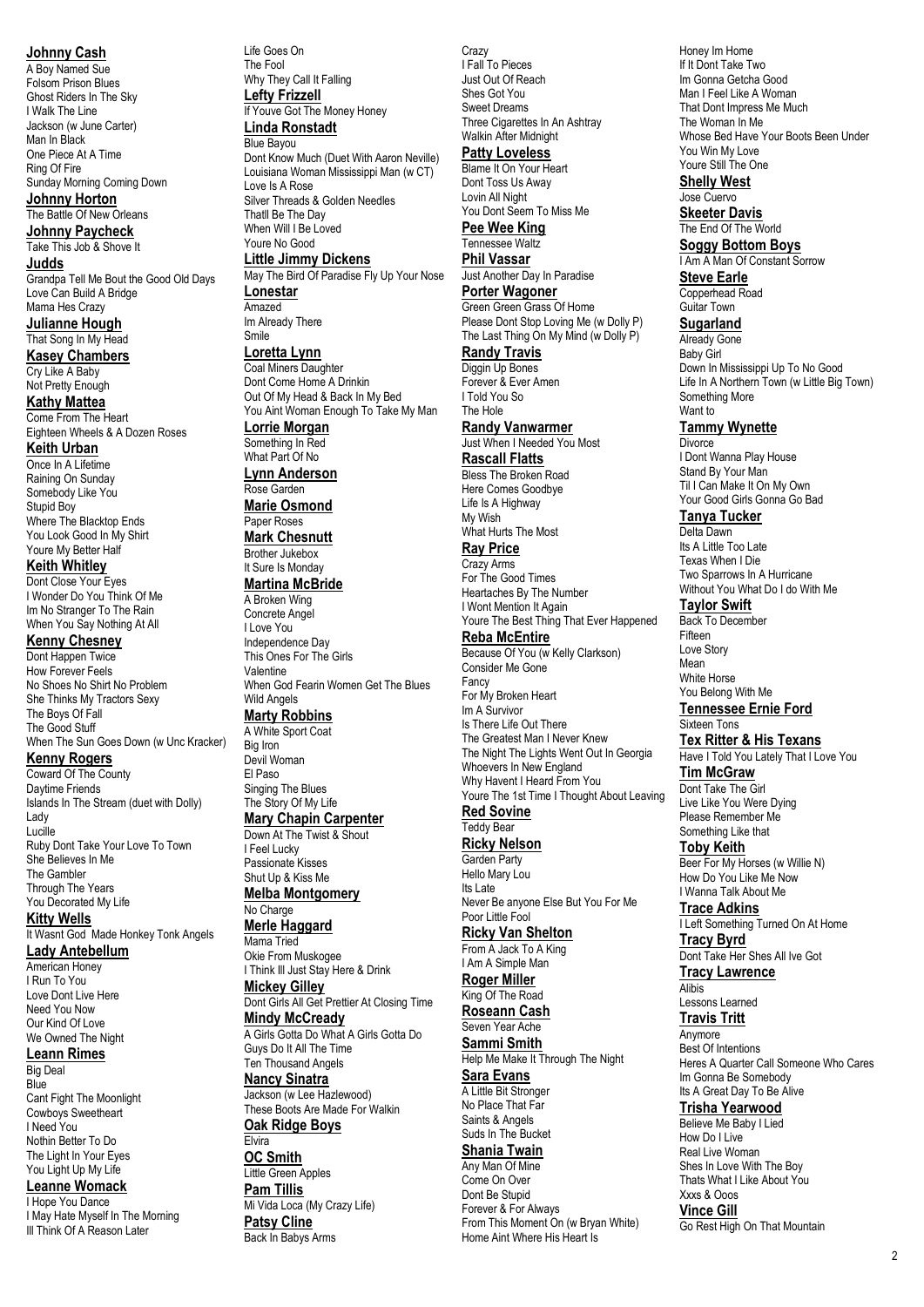**Waylon Jennings** Good Ol Boys Ive Always Been Crazy Luckenback Texas Mammas Dt Let Yr Babies Grow/Cowboys The Wurlitzer Prize **Willie Nelson** Always On My Mind Blue Eyes Crying In The Rain City Of New Orleans My Heroes Have Always Been Cowboys On The Road Again Seven Spanish Angels To All The Girls Ive Loved Before (w Julio) **Wynonna** Heaven Help My Heart No One Else On Earth **COUNTRY MUSIC TOP 500 set 2 30 disc 500 song set only \$475 (also available as dvd/mp3g) CCBS165 Aaron Lines** You Cant Hide Beautiful **Aaron Tippin** Kiss This There Aint Nothin Wrong With The Radio Where The Stars & Stripes & The Eagle Fly **Al Dexter & His Troopers** Pistol Packin Mama **Alabama**

Down Home Forty Hour Week If Youre Gonna Play In Texas Im In A Hurry (And Dont Know Why) Jukebox In My Mind My Homes In Alabama Tennessee River

**Alan Jackson** Country Boy Good Time Id Love You All Over Again Livin On Love Loves Got A Hold On You Monday Morning Church Small Town Southern Man Where Were You

**Amy Dalley** Men Dont Change **Andy Griggs** Tonight I Wanna Be Your Man **Anthony Smith** If That Aint Country **Band Perry** All Your Life **Barbara Fairchild** Teddy Bear Song **Big & Rich** Lost In This Moment **Bill Anderson** Still **Billy Crash Craddock** Rub It In **Billy Currington** Good Directions Let Me Down Easy People Are Crazy Pretty Good At Drinking Beer Thats How Country Boys Roll **Billy Dean** Billy The Kid Thank God Im A Country Boy

**Billy Gilman** Theres A Hero **Billy Joe Royal** Tell It Like It Is **Blake Shelton** All About Tonight God Gave Me You Hillbilly Bone (w Trace Adkins) Home She Wouldnt Be Gone The Baby **Bob Wills & His Texas Playboys** Faded Love

San Antonio Rose **Bobby Bare** Detroit City **Bon Jovi & Jennifer Nettles**

Who Says You Cant Go Home **Brad Paisley Celebrity** 

Im Still A Guy Letter To Me Old Alabama (w Alabama) Start A Band (w Keith Urban) The World Then Two People Fell In Love Waitin On A Woman **Water** We Danced When I Get Where Im Going (w Dolly P) **Brantley Gilbert** Country Must Be Country Wide **Brenda Lee**

Break It To Me Gently **Brian Mccomas** 99% Sure (Ive Never Been Here Before) **Brooks & Dunn** Brand New Man How Long Gone Its Getting Better All The Time Little Miss Honky Tonk My Maria Neon Moon Only In America Red Dirt Road Shes Not The Cheatin Kind Youre Gonna Miss Me When Im Gone **Bryan White**

So Much For Pretending **Buck Owens** Together Again **Buddy Jewell** Help Pour Out The Rain (Laceys Song) **Burl Ives** A Little Bitty Tear Funny Way Of Laughing

**Carl Smith** Country Bumpkin Loose Talk **Carolyn Dawn Johnson**

**Complicated Carrie Underwood** Cowboy Casanova

Just A Dream Last Name So Small Temporary Home Undo It

**Wasted Chad Brock** Lightning Does The Work

Yes **Charley Pride** All I Have To Offer You (Is Me) **Charlie Daniels Band** Souths Gonna Do It **Charlie Walker** Pick Me Up On Your Way Down **Charly Mcclain** Surround Me With Love **Chris Cagle**

My Love Goes On & On **Chris Ledoux** Life Is A Highway **Chris Young** Gettin You Home (The Black Dress Song) The Man I Want To Be **Claude King** Wolverton Mountain **Clay Davidson** Unconditional **Clay Walker** A Few Questions Live Until I Die Rumor Has It The Chain Of Love This Woman & This Man **Clint Black** Loving Blind Nothin But The Taillights Summers Comin The Shoes Youre Wearing When I Said I Do When My Ship Comes In Where Are You Now **Collin Raye** I Can Still Feel You In This Life Thats My Story **Confederate Railroad** Queen Of Memphis **Connie Smith** Cincinnati Ohio Once A Day **Conway Twitty** Dont Take It Away Hello Darlin Id Love To Lay You Down Linda On My Mind Tight Fittin Jeans **Cowboy Copas** Alabam **Craig Morgan** Thats What I Love About Sunday **Cyndi Thomson** What I Really Meant To Say **Dale & Grace** Im Leavin It All Up To You **Dan Seals** Good Times Love On Arrival **Darius Rucker** Alright By Me Come Back Song Dont Think I Dont Think About It It Wont Be Like This For Long **Darryl Worley** Awful Beautiful Life Have You Forgotten I Miss My Friend **Daryle Singletary** Amen Kind Of Love Too Much Fun **David Allan Coe** The Ride You Never Even Called Me By My Name **David Ball** Riding With Private Malone Thinkin Problem **David Houston** Almost Persuaded **David Lee Murphy** Dust On The Bottle Loco Party Crowd **Del Reeves** Girl On The Billboard **Diamond Rio** How Your Love Makes Me Feel

I Believe Meet In The Middle **Dierks Bentley** Come A Little Closer Settle For A Slowdown **Sideways** What Was I Thinkin **Dixie Chicks** I Can Love You Better You Cant Hurry Love You Were Mine **Dolly Parton & Ricky Van Shelton** Rockin Years **Don Williams** It Must Be Love **Dottie West** A Lesson In Leavin Country Sunshine **Earl Thomas Conley** Holding Her & Loving You **Easton Corbin** A Little More Country Than That **Eddie Rabbitt** On Second Thought **Eddy Arnold** Anytime Bouquet Of Roses **Eli Young Band** Crazy Girl **Emerson Drive** I Should Be Sleeping **Ernest Ashworth** Talk Back Trembling Lips **Ernest Tubb** Walkin The Floor Over You Waltz Across Texas **Exile** Woke Up In Love **Faith Hill** It Matters To Me Let Me Let Go Mississippi Girl Just To Hear U Say U Love Me (w Tim McG) **Faron Young** If You Aint Lovin (You Aint Livin) **Ferlin Husky** Gone I Cant Stop Loving You Wings Of A Dove **Forester Sisters** Just In Case Men **Freddie Hart** Easy Loving **Garth Brooks** Its Your Song Somewhere Other Than The Night Two Pina Coladas **Gary Allan** Her Man Nothin On But The Radio Tough Little Boys **Gene Autry** Dont Fence Me In **Gene Watson** Farewell Party **George Jones** Choices **George Morgan** Candy Kisses **George Strait** Carried Away Easy Come Easy Go I Cross My Heart

I Hate Everything

I Saw God Today If I Know Me

I Just Want To Dance With You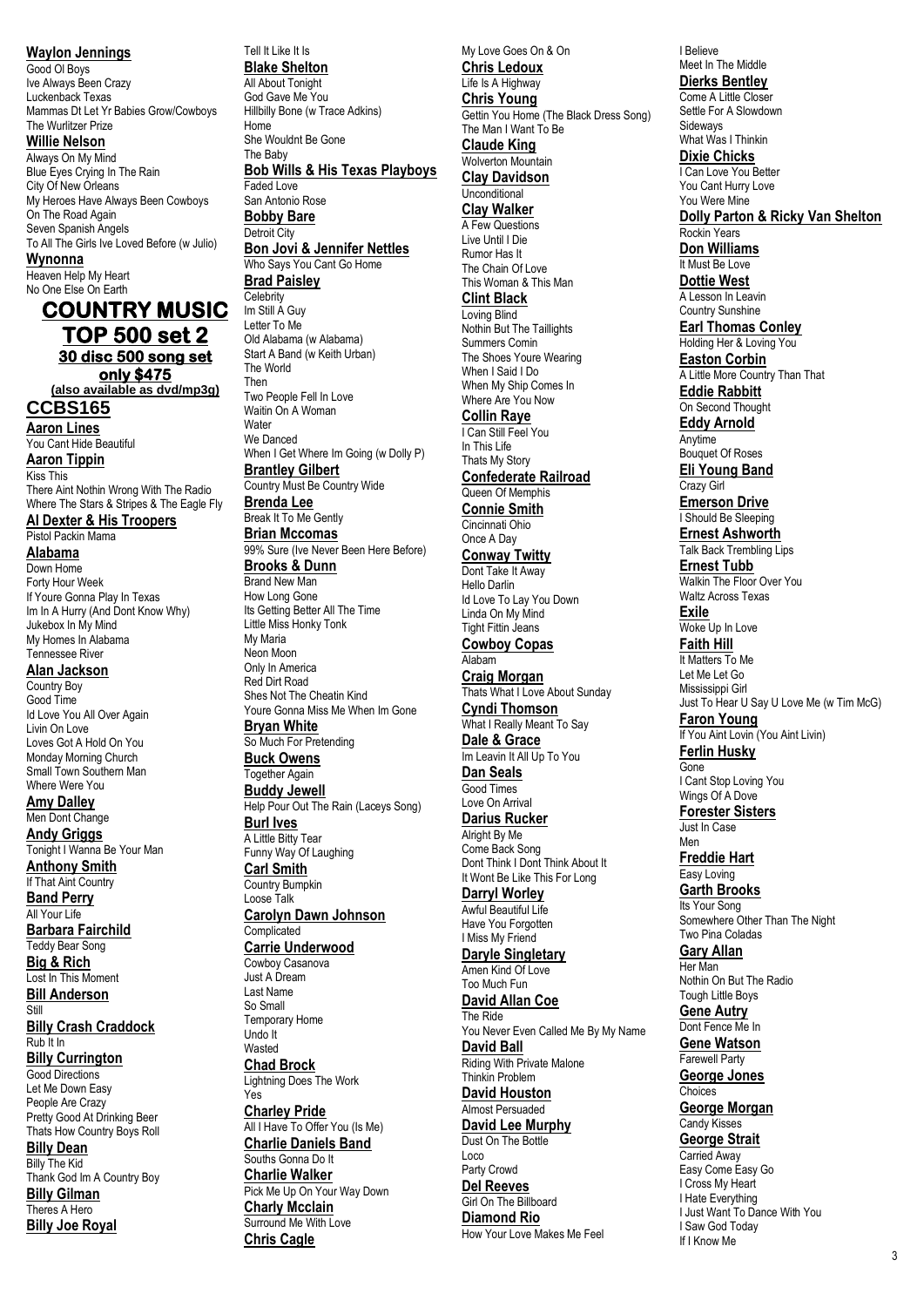It Just Comes Natural Ive Come To Expect It From You Living & Living Well One Night At A Time River Of Love Round About Way Shell Leave You With A Smile The Best Day The Fireman You Cant Make A Heart Love Somebody You Know Me Better Than That **Gogi Grant** The Wayward Wind **Hank Snow** Im Moving On **Hawkshaw Hawkins** Dog House Boogie Slow Poke **Holly Dunn** Daddys Hands **Jack Blanchard & Misty Morgan** Tennessee Bird Walk **Jack Greene**

Statue Of A Fool There Goes My Everything **Jake Owen**

Barefoot Blue Jean Night **James Otto** Just Got Started Lovin You

**Jamie Oneal** There Is No Arizona When I Think About Angels

**Janie Fricke** Hes A Heartache (Look For Place Happen) Shes Single Again

**Jason Aldean** Big Green Tractor Shes Country

The Truth **Jean Shepard** Slippin Away **Jeff Bates** Long Slow Kisses **Jessi Colter** Im Not Lisa **Jessica Andrews** Who I Am **Jim Ed Brown** Pop A Top **Jim Reeves**

Four Walls **Jimmy Wakely** One Has My Name Other Has My Heart **Jimmy Wayne** Do You Believe Me Now Stay Gone

**Jo Dee Messina** Im Alright Stand Beside Me Thats The Way

**Joe Diffie** Bigger Than The Beatles If The Devil Danced Pickup Man Third Rock From The Sun

**Joe Nichols** Brokenheartsville Gimmie That Girl If Nobody Believed In You Tequila Makes Her Clothes Fall Off The Impossible

Whats A Guy Gotta Do **John Anderson** Swingin **John Berry**

Your Love Amazes Me **John Conlee** Friday Night Blues

Rose Colored Glasses **John Hartford** Big Rock Candy Mountain **John Michael Montgomery** Be My Baby Tonight I Can Love You Like That I Love The Way You Love Me I Swear Letters From Home The Little Girl **Johnny Cash** Orange Blossom Special **Johnny Lee** Lookin For Love **Johnny Russell** Rednecks White Socks & Blue Ribbon Beer **Josh Turner** Long Black Train Why Dont We Just Dance Would You Go With Me Your Man **Judds Girls Night Out** Have Mercy Love Is Alive **Julie Reeves** Trouble Is A Woman **Julie Roberts** Break Down Here **Justin Moore** Small Town USA **Keith Urban** Better Life Days Go By Making Memories Of Us Sweet Thing Youll Think Of Me **Kellie Coffey** When You Lie Next To Me **Kendalls** Heavens Just A Sin Away **Kenny Chesney** Anything But Mine Beer In Mexico Better As A Memory Big Star Dont Blink Down The Road (w Mac McAnally) Everybody Wants To Go To Heaven Living In Fast Forward Never Wanted Nothing More Out Last Night Shes Got It All Somewhere With You Summertime There Goes My Life Young **Kenny Rogers & Faith Hill** Buy Me A Rose **Kentucky Headhunters** Walk Softly On This Heart Of Mine **Kevin Sharp** Nobody Knows **Kitty Wells** Searching (For Someone Like You) **Kt Oslin** Do Ya Ill Always Come Back **Larry Gatlin** All The Gold In California **LeAnn Rimes** One Way Ticket (Because I Can) **Lee Greenwood** God Bless The Usa **Leroy Van Dyke** Auctioneer **Little Texas** God Blessed Texas

My Love **Lonestar** Come Cryin To Me Mr Mom No News Tell Her What About Now **Lorrie Morgan** Except For Monday Five Minutes Go Away **Luke Bryan** I Dont Want This Night To End Rain Is A Good Thing **Margaret Whiting/Jimmy Wakely** Slipping Around **Marie Osmond & Dan Seals** Meet Me In Montana **Mark Chesnutt** I Dont Want To Miss A Thing Its A Little Too Late **Mark Wills** 19 Somethin And The Crowd Goes Wild **Martina Mcbride** Blessed **Mel Mcdaniel** Babys Got Her Blue Jeans On Louisiana Saturday Night **Mel Tillis** I Got The Hoss **Merle Haggard** Silver Wings **Merle Travis** Divorce Me Cod **Michelle Wright** Take It Like A Man **Mike Reid** Walk On Faith **Miranda Lambert** Heart Like Mine The House That Built Me **Moe Bandy** Its A Cheating Situation **Montgomery Gentry** Back When I Knew It All Gone Hell Yeah Lucky Man Something To Be Proud Of **Neal McCoy** No Doubt About It Wink **Nitty Gritty Dirt Band** Fishin In The Dark **Oak Ridge Boys** Bobbie Sue **Osborne Brothers** Rocky Top **Pam Tillis** Cleopatra Queen Of Denial Maybe It Was Memphis Shake The Sugar Tree **Patty Loveless** You Can Feel Bad **Phil Vassar Carlene** In A Real Love Six Pack Summer **Porter Wagoner** Yall Come **Rachel Proctor** Me & Emily **Randy Travis** Hard Rock Bottom Of Your Heart **Rascal Flatts** Fast Cars & Freedom

Here I Melt Im Movin On Take Me There These Days Why Wait **Ray Stevens** The Streak **Rayborn Brothers** Butterfly Kisses **Razzy Bailey Friends Reba McEntire** If You See Him If You See Her (w Bks/Dunn) One Promise Too Late Take It Back The Heart Is A Lonely Hunter The Heart Wont Lie (w Vince Gill) Turn On The Radio **Rebecca Lynn Howard** Forgive **Red Foley** Chattanoogie Shoe Shine Boy Smoke On The Water **Restless Heart** The Bluest Eyes In Texas **Rhett Akins** That Aint My Truck **Ricky Skaggs Heartbroke** Honey (Open That Door) **Ricky Van Shelton** Keep It Between the Lines **Ricochet** Daddys Money **Rodney Atkins** Cleaning This Gun If Youre Going Through Hell Its America Take A Back Road These Are My People Watching You **Roger Miller** Dang Me **Ronnie Mcdowell** Older Women Watchin Girls Go By **Ronnie Milsap** It Was Almost Like A Song Smoky Mountain Rain **Rosanne Cash** My Baby Thinks Hes A Train **Roy Acuff** The Great Speckled Bird Wabash Cannonball **Roy Rogers** Happy Trails **Sammy Kershaw** Cadillac Style She Dont Know Shes Beautiful **Sara Evans** A Real Fine Place To Start Born To Fly Perfect **Sawyer Brown** Some Girls Do Thank God For You **Shane Minor** I Think Youre Beautiful **Shania Twain** Love Gets Me Every Time No One Needs To Know Party For Two (w Billy Currington) **Shannon Brown** Baby I Lied **Shelly West & David Frizzell** Youre The Reason God Made Oklahoma **Shenandoah**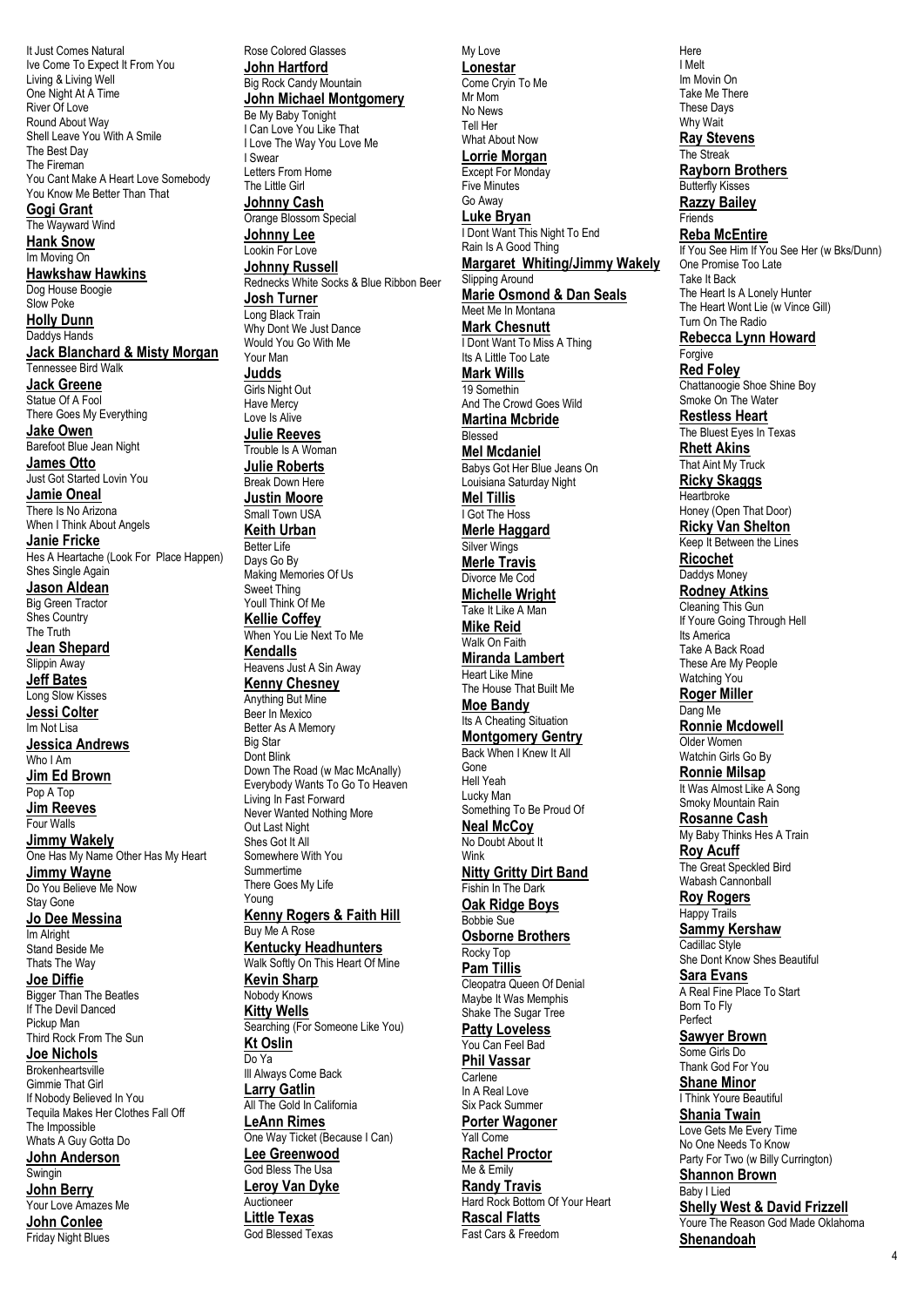Next To You Next To Me **Sherrie Austin** Streets Of Heaven **Sons Of The Pioneers** Ghost Riders In The Sky Tumbling Tumbleweeds

**Statler Brothers** Do You Know You Are My Sunshine Flowers On The Wall **Steve Azar**

I Dont Have To Be Me (Til Monday) **Steve Holy**

Brand New Girlfriend Good Morning Beautiful **Steve Wariner**

Lynda **Stonewall Jackson Waterloo** 

**Sugarland** All I Want To Do It Happens

**Settlin Suzy Bogguss**

Somewhere Between **Sylvia** Nobody **Tammy Cochran** Angels In Waiting **Tanya Tucker**

Love Me Like You Used To Strong Enough To Bend **Taylor Swift**

Our Song Shouldve Said No Sparks Fly **Terri Clark** Better Things To Do Girls Lie Too I Just Wanna Be Mad I Wanna Do It All

Youre Easy On The Eyes **Tex Williams** Smoke Smoke Smoke That Cigarette **TG Sheppard**

# Party Time

**Tim McGraw** Angry All The Time **Everywhere** Felt Good On My Lips I Like It I Love It Just To See You Smile Last Dollar (Fly Away) My Best Friend My Next Thirty Years Not A Moment Too Soon Real Good Man She Never Lets It Go To Her Heart Shes My Kind Of Rain Southern Voice Watch The Wind Blow By Where The Green Grass Grows

# **Toby Keith**

American Ride American Soldier As Good As I Once Was I Love This Bar My List Shouldve Been A Cowboy The Angry American (Courtesy Of The Red White & Blue) Whos Your Daddy You Shouldnt Kiss Me Like This **Tom T Hall** I Love

**Tommy Shane Steiner** What If Shes An Angel **Tompall Glaser** Put Another Log On The Fire **Tony Joe White**

Polk Salad Annie **Trace Adkins** Ladies Love Country Boys Songs About Me Youre Gonna Miss This **Tracy Byrd** Drinkin Bone Ten Rounds With Jose Cuervo Watermelon Crawl **Tracy Lawrence** Find Out Who Your Friends Are If The Good Die Young Sticks & Stones Time Marches On **Travis Tritt** Can I Trust You With My Heart Country Club Modern Day Bonnie & Clyde The Girls Gone Wild **Trick Pony** Pour Me **Trisha Yearwood** Perfect Love Thinkin About You **Vern Gosdin** Set Em Up Joe **Vince Gill** Dont Let Our Love Start Slippin Away I Still Believe in You One More Last Chance Tryin' to Get Over You When I Call Your Name **Wade Hayes** Old Enough To Know Better **Wanda Jackson** The Window Up Above **Warner Mack** The Bridge Washed Out **Waylon Jennings** A Good Hearted Woman **Webb Pierce** I Aint Never **Whites** Hangin Around **Wreckers** Leave The Pieces **Wynonna** I Saw The Light She Is His Only Need **Zac Brown Band** Chicken Fried Colder Weather Free Toes As Shes Walking Away Knee Deep **COUNTRY MUSIC TOP 1000 For the serious country music enthusiast 58 disc 1000 song set** 

**only \$899 (also available as dvd/mp3g) CCBS166 Aaron Lines** You Cant Hide Beautiful **Aaron Tippin**

Kiss This There Aint Nothin Wrong With The Radio Where The Stars & Stripes & The Eagle Fly **Al Dexter & His Troopers**

Pistol Packin Mama **Alabama** Down Home Forty Hour Week God Mustve Spent A Little More Time

If Youre Gonna Play In Texas Im In A Hurry (And Dont Know Why) Jukebox In My Mind Love In The First Degree Mountain Music My Homes In Alabama Take Me Down Tennessee River **Alan Jackson** Chasin That Neon Rainbow Chattahoochee Country Boy

Dont Rock The Jukebox Drive For Daddy Gene Gone Country Good Time Id Love You All Over Again Its 5 O Clock Somewhere (w J Buffett) Little Bitty Livin On Love Loves Got A Hold On You Margaritaville Midnight In Montgomery Monday Morning Church Pop A Top Remember When Shes Got The Rhythm & I Got The Blues Small Town Southern Man Summertime Blues Tequila Sunrise Where I Come From Where Were You

# **Alison Krauss**

When You Say Nothing At All (w Union Stn) Whiskey Lullaby (Duet With Brad Paisley)

**Amy Dalley**

Men Dont Change **Andy Griggs** Tonight I Wanna Be Your Man **Anne Murray** Could I Have This Dance Dannys Song Snowbird You Needed Me

#### **Anthony Smith** If That Aint Country

**Band Perry** All Your Life

**Barbara Fairchild** Teddy Bear Song **Barbara Mandrell**

I Was Country When Country Wasnt Cool If Loving You Is Wrong I Dt Want To Be Right Married But Not To Each Other Sleeping Single In A Double Bed Years

**Bellamy Brothers** If I Said You Had A Beautiful Body Let Your Love Flow **Big & Rich** Lost In This Moment **Bill Anderson**

#### Still **Billie Jo Spears**

Blanket On The Ground What Ive Got In Mind **Billy Crash Craddock** Rub It In

**Billy Currington** Good Directions Let Me Down Easy People Are Crazy Pretty Good At Drinking Beer Thats How Country Boys Roll

**Billy Dean** Billy The Kid Thank God Im A Country Boy **Billy Gilman** Theres A Hero **Billy Joe Royal**

Tell It Like It Is **Billy Ray Cyrus** Achy Breaky Heart **Billy Swan** I Can Help **Blake Shelton** All About Tonight God Gave Me You Hillbilly Bone (w Trace Adkins) Home Honey Bee Ol Red She Wouldnt Be Gone Some Beach The Baby **Bob Wills & His Texas Playboys** Faded Love San Antonio Rose **Bobby Bare** Detroit City **Bobby Gentry** Ode To Billy Joe **Bobby Fuller Four** I Fought The Law **Bobby Goldsboro Honey Bon Jovi & Jennifer Nettles** Who Says You Cant Go Home **Brad Paisley Celebrity** Im Gonna Miss Her Im Still A Guy Letter To Me Old Alabama (w Alabama) Remind Me (W Carrie Underwood) Shes Everything Start A Band (w Keith Urban) The World Then Two People Fell In Love Waitin On A Woman **Water** We Danced When I Get Where Im Going (w Dolly P) Wrapped Around **Blake Shelton** Austin **Brantley Gilbert** Country Must Be Country Wide **Brenda Lee** Break It To Me Gently **Brian Mccomas** 99% Sure (Ive Never Been Here Before) **Brooks & Dunn** Aint Nothing Bout You Boot Scootin Boogie Brand New Man Hard Workin Man How Long Gone Its Getting Better All The Time Little Miss Honky Tonk

My Heart Is Lost To You My Maria Neon Moon Only In America Play Something Country Red Dirt Road Rock My World (Little Country Girl) Shes Not The Cheatin Kind Youre Gonna Miss Me When Im Gone

**Bryan White** So Much For Pretending **Buck Owens Act Naturally** 

Ive Got A Tiger By The Tail Together Again **Buddy Jewell** Help Pour Out The Rain (Laceys Song) **Burl Ives**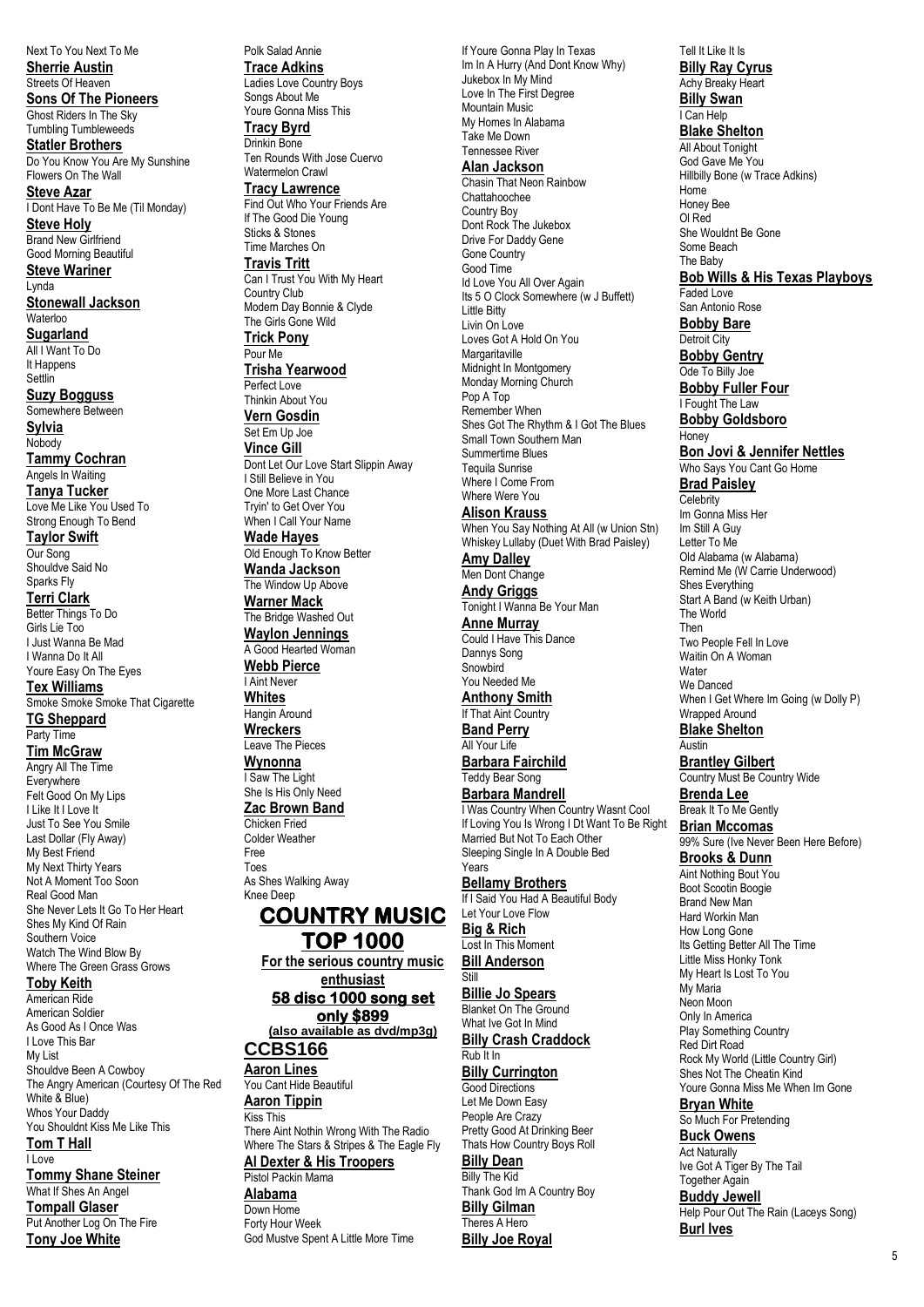A Little Bitty Tear Funny Way Of Laughing **Carl Smith** Country Bumpkin **Carolyn Dawn Johnson Complicated Carrie Underwood** All American Girl Before He Cheats Cowboy Casanova Inside Your Heaven Jesus Take The Wheel Just A Dream Mamas Song Some Hearts Temporary Home **Chad Brock** Lightning Does The Work **Charley Pride** All I Have To Offer You (Is Me) Burgers & Fries Crystal Chandeliers Does My Ring Hurt Your Finger Is Anybody Goin To San Antone Kiss An Angel Good Morning **Charlie Daniels Band** Long Haired Country Boy Souths Gonna Do It The Devil Went Down To Georgia **Charlie Rich** A Very Special Love Song Behind Closed Doors I Love My Friend The Most Beautiful Girl **Charlie Walker** Pick Me Up On Your Way Down **Charly Mcclain** Surround Me With Love **Chely Wright** Single White Female **Chris Cagle** My Love Goes On & On **Chris Ledoux** Life Is A Highway **Chris Young** Gettin You Home (The Black Dress Song) The Man I Want To Be **Chuck Wagon & The Wheels** Beautys In The Eye Of The Beerholder **Claude King** Wolverton Mountain **Clay Davidson Unconditional Clay Walker** A Few Questions Live Until I Die Rumor Has It The Chain Of Love This Woman & This Man **Clint Black** Like The Rain Loving Blind Nobodys Home Nothin But The Taillights Summers Comin The Shoes Youre Wearing Walkin Away When I Said I Do When My Ship Comes In Where Are You Now Love Me Alabam Convoy The Ride Loco I Believe **Dierks Bentley** Come A Little Closer Settle For A Slowdown Sideways

Loose Talk

Last Name

So Small

Undo It **Wasted** 

Yes

**Collin Raye** Couldnt Last A Moment

Killin Time

I Can Still Feel You In This Life Thats My Story **Confederate Railroad** Queen Of Memphis Trashy Women **Connie Smith** Cincinnati Ohio Once A Day **Conway Twitty** Dont Take It Away Hello Darlin Id Love To Lay You Down Its Only Make Believe Linda On My Mind Tight Fittin Jeans **Cowboy Copas Craig Morgan** Thats What I Love About Sunday **Crystal Gayle** Dont It Make My Brown Eyes Blue Talking In Your Sleep Why Have You Left The One U Left Me For **CW McCall Cyndi Thomson** What I Really Meant To Say **Dale & Grace** Im Leavin It All Up To You **Dan Seals** Good Times Love On Arrival **Darius Rucker** Alright By Me Come Back Song Dont Think I Dont Think About It It Wont Be Like This For Long **Darryl Worley** Awful Beautiful Life Have You Forgotten I Miss My Friend **Daryle Singletary** Amen Kind Of Love Too Much Fun **Dave Dudley** Six Days On The Road **David Allan Coe** You Never Even Called Me By My Name **David Ball** Riding With Private Malone Thinkin Problem **David Frizzell** Im Gonna Hire A Wino **David Houston** Almost Persuaded **David Lee Murphy** Dust On The Bottle Party Crowd **Deana Carter** Strawberry Wine We Danced Anyway **Del Reeves** Girl On The Billboard **Diamond Rio** How Your Love Makes Me Feel Meet In The Middle

What Was I Thinkin **Dixie Chicks**

Sin Wagon Some Days You Gotta Dance Theres Your Trouble Tonight The Heartaches On Me Travelin Soldier Wide Open Spaces Without You You Cant Hurry Love You Were Mine **Dolly Parton** 9 To 5 Coat Of Many Colours Here You Come Again I Will Always Love You Jolene Love Is Like A Butterfly Rockin Years (w Ricky Van Shelton) Two Doors Down Whyd You Come In Here Lookin Like That **Don Gibson** Oh Lonesome Me Sea Of Heartbreak **Don Williams** Amanda I Believe In You It Must Be Love Tulsa Time Youre My Best Friend **Donna Fargo** Funny Face The Happiest Girl In The Whole USA **Dottie West** A Lesson In Leavin Country Sunshine **Doug Stone** A Jukebox With A Country Song I Never Knew Love Id Be Better Off In A Pine Box **Dwight Yoakam** A Thousand Miles From Nowhere Aint That Lonely Yet Crazy Little Thing Called Love Guitars & Cadillacs Streets Of Bakersfield (w Buck Owens) What Do You Know About Love **Earl Thomas Conley** Holding Her & Loving You **Easton Corbin** A Little More Country Than That **Eddie Rabbitt** Every Which Way But Loose I Love A Rainy Night On Second Thought You & I (w Crystal Gayle) **Eddy Arnold** Anytime Bouquet Of Roses Make The World Go Away **Eli Young Band** Crazy Girl **Emerson Drive** I Should Be Sleeping **Emmylou Harris** Beneath Still Waters Blue Kentucky Girl Mr Sandman Save The Last Dance For Me Two More Bottles Of Wine **England Dan & John Ford Coley** Id Really Love To See You Tonight **Ernest Ashworth** Talk Back Trembling Lips **Ernest Tubb**

Cowboy Take Me Away Goodbye Earl I Can Love You Better

Landslide Let Er Rip Long Time Gone Not Ready To Make Nice Walkin The Floor Over You Waltz Across Texas **Exile** Woke Up In Love **Faith Hill** Breathe If My Heart Had Wings It Matters To Me It's Your Love (duet with Tim McGraw) Just To Hear U Say U Love Me (w Tim McG) Let Me Let Go Lets Make Love (Duet With Tim Mcgraw) Mississippi Girl Piece Of My Heart The Way You Love Me There Youll Be This Kiss Wild One **Faron Young** Hello Walls If You Aint Lovin (You Aint Livin) Its Four In The Morning Live Fast Love Hard Die Young **Ferlin Husky** Gone I Cant Stop Loving You Wings Of A Dove **Forester Sisters** Just In Case Men **Frank Ifield** I Remember You **Freddie Fender** Before The Next Teardrop Falls Wasted Days & Wasted Nights **Freddie Hart** Easy Loving **Garth Brooks** Aint Goin Down Til The Sun Comes Up American Honky Tonk Bar Association Friends In Low Places If Tomorrow Never Comes Its Your Song Long Neck Bottle Shameless Shes Every Woman Somewhere Other Than The Night Standing Outside The Fire The Dance The River Two Of A Kind (Working On A Full House) Two Pina Coladas Unanswered Prayers What Shes Doing Now **Gary Allan** Her Man Nothin On But The Radio Tough Little Boys **Gene Autry** Dont Fence Me In

You Are My Sunshine **Gene Watson** Farewell Party

**George Jones** A Good Year For The Roses Choices He Stopped Loving Her Today She Thinks I Still Care Tender Years The Grand Tour The Race Is On Golden Ring (w Tammy Wynette) Near You (w Tammy Wynette) Were Gonna Hold On (w Tammy Wynette) **George Strait**

All My Exs Live In Texas Amarillo By Morning Carried Away Carrying Your Love With Me Check Yes Or No Easy Come Easy Go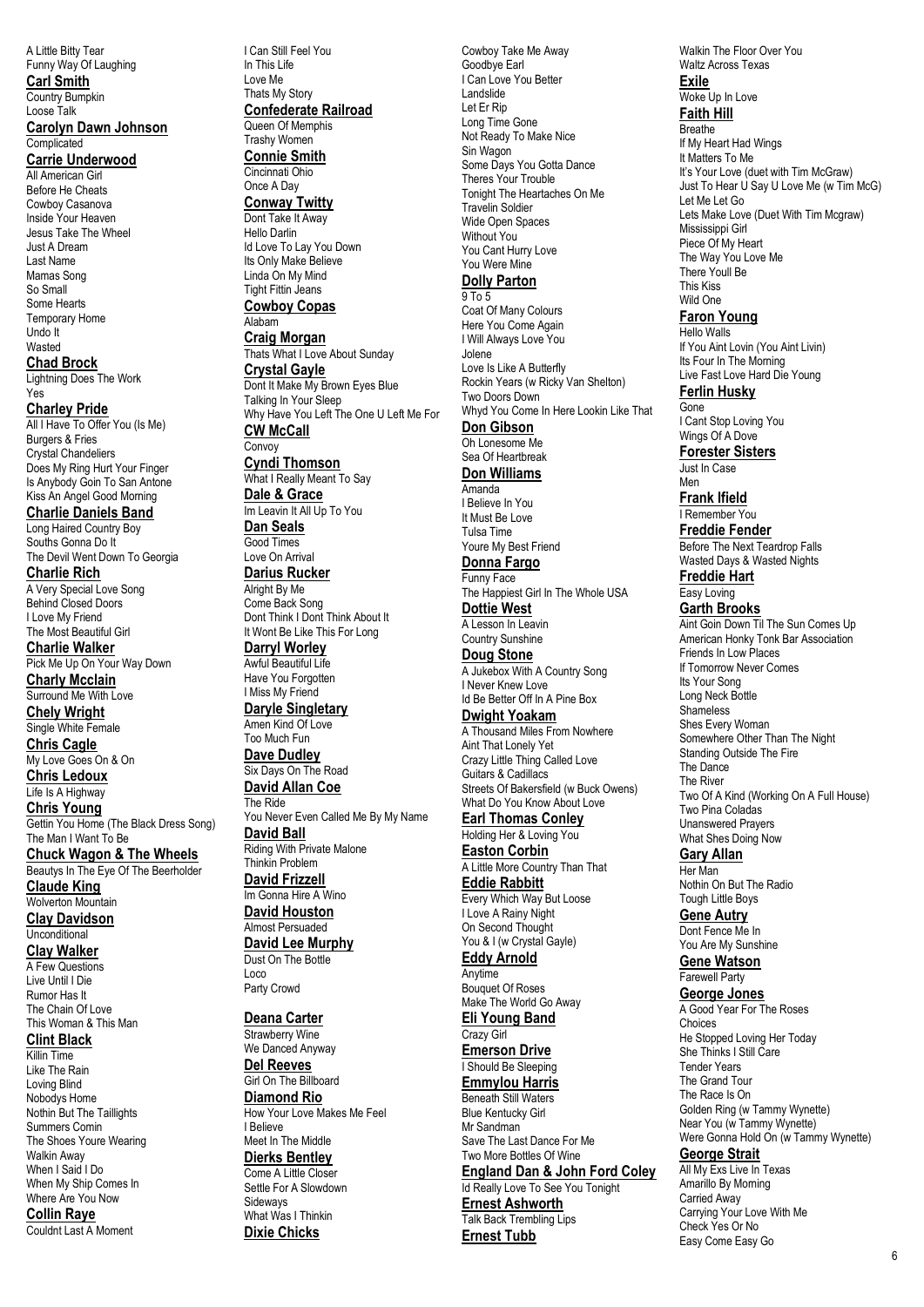Fool Hearted Memory Give It Away I Cross My Heart I Hate Everything I Just Want To Dance With You I Saw God Today If I Know Me It Just Comes Natural Ive Come To Expect It From You Living & Living Well Love Without End Amen One Night At A Time River Of Love Round About Way Run Shell Leave You With A Smile The Best Day The Chair The Fireman What Do You Say To That Write This Down You Cant Make A Heart Love Somebody You Know Me Better Than That **Glen Campbell** By The Time I Get To Phoenix

Dreams Of The Everyday Housewife Galveston Gentle On My Mind Honey Come Back Rhinestone Cowboy Wichita Lineman

**Gogi Grant** The Wayward Wind **Gretchen Wilson** All Jacked Up Here For The Party I Dont Feel Like Loving You Today

Redneck Woman When I Think About Cheatin **Hank Locklin**

Please Help Me Im Falling Send Me The Pillow You Dream On

**Hank Snow** Im Moving On Ive Been Everywhere **Hank Thompson** The Wild Side Of Life

**Hank Williams** Cold Cold Heart Hey Good Lookin I Cant Help It If I Still In Love With You Im So Lonesome I Could Cry Jambalaya (On The Bayou) Lovesick Blues Kaw Liga Theres A Tear In My Beer Your Cheatin Heart

**Hank Williams Jr** All My Rowdy Friends Are Coming Over A Country Boy Can Survive Born To Boogie Family Tradition

**Hawkshaw Hawkins** Dog House Boogie

Lonesome 7-7203 Slow Poke

**Holly Dunn** Daddys Hands **Jack Blanchard & Misty Morgan** Tennessee Bird Walk

**Jack Greene**

Statue Of A Fool There Goes My Everything **Jake Owen**

Barefoot Blue Jean Night **James Otto**

Just Got Started Lovin You **Jamie Oneal**

There Is No Arizona When I Think About Angels **Janie Fricke** Hes A Heartache (Look For Place Happen) Shes Single Again **Jason Aldean** Big Green Tractor Shes Country The Truth **Jean Shepard** Slippin Away **Jeanne Pruett** Satin Sheets **Jeannie C Riley** Harper Valley PTA **Jeff Bates** Long Slow Kisses **Jessi Colter** Im Not Lisa **Jessica Andrews** Who I Am **Jim Ed Brown** Pop A Top **Jim Reeves** Distant Drums Four Walls Hell Have To Go Welcome To My World **Jimmie Rodgers** Kisses Sweeter Than Wine **Jimmy Buffett** Changes In Latitude Changes In Attitude Cheeseburger In Paradise **Margaritaville Jimmy Dean** Big Bad John **Jimmy Wakely** One Has My Name Other Has My Heart **Jimmy Wayne** Do You Believe Me Now Stay Gone **Jo Dee Messina** Burn Bring On The Rain (w Tim McGraw) Bye Bye Heads Carolina Tails California Im Alright My Give A Damns Busted Stand Beside Me Thats The Way **Joe Diffie Bigger Than The Beatles** If The Devil Danced Pickup Man Prop Me Up Beside The Jukebox (If I Die) Third Rock From The Sun **Joe Nichols Brokenheartsville** Gimmie That Girl If Nobody Believed In You Tequila Makes Her Clothes Fall Off The Impossible Whats A Guy Gotta Do **John Anderson** Swingin **John Berry** Your Love Amazes Me **John Conlee** Friday Night Blues Rose Colored Glasses **John Denver** Annies Song Rocky Mountain High Some Days Are Diamonds Sunshine On My Shoulders Take Me Home Country Roads Thank God Im A Country Boy **John Hartford** Big Rock Candy Mountain

**John Michael Montgomery**

Be My Baby Tonight I Can Love You Like That I Love The Way You Love Me I Swear Letters From Home The Little Girl Sold (The Grundy County Auction Incident) **Johnny Cash** A Boy Named Sue Folsom Prison Blues Ghost Riders In The Sky I Walk The Line Jackson (w June Carter) Man In Black One Piece At A Time Orange Blossom Special Ring Of Fire Sunday Morning Coming Down **Johnny Horton** The Battle Of New Orleans **Johnny Lee** Lookin For Love **Johnny Paycheck** Take This Job & Shove It **Johnny Russell** Rednecks White Socks & Blue Ribbon Beer **Josh Turner** Long Black Train Why Dont We Just Dance Would You Go With Me Your Man **Judds** Girls Night Out Grandpa Tell Me Bout the Good Old Days Have Mercy Love Can Build A Bridge Love Is Alive Mama Hes Crazy **Julianne Hough** That Song In My Head **Julie Reeves** Trouble Is A Woman **Julie Roberts** Break Down Here **Justin Moore** Small Town USA **Kasey Chambers** Cry Like A Baby Not Pretty Enough **Kathy Mattea** Come From The Heart Eighteen Wheels & A Dozen Roses **Keith Urban** Better Life Days Go By Making Memories Of Us Once In A Lifetime Raining On Sunday Somebody Like You Stupid Boy Sweet Thing Where The Blacktop Ends You Look Good In My Shirt Youll Think Of Me Youre My Better Half **Keith Whitley** Dont Close Your Eyes I Wonder Do You Think Of Me Im No Stranger To The Rain When You Say Nothing At All **Kellie Coffey** When You Lie Next To Me **Kendalls** Heavens Just A Sin Away **Kenny Chesney** Anything But Mine Beer In Mexico Better As A Memory Big Star Dont Blink

Dont Happen Twice Down The Road (w Mac McAnally) Everybody Wants To Go To Heaven How Forever Feels Living In Fast Forward Never Wanted Nothing More No Shoes No Shirt No Problem Out Last Night She Thinks My Tractors Sexy Shes Got It All Somewhere With You Summertime The Boys Of Fall The Good Stuff There Goes My Life When The Sun Goes Down (w Unc Kracker) Young **Kenny Rogers** Buy Me A Rose (w Faith Hill) Coward Of The County Daytime Friends Islands In The Stream (duet with Dolly) Lady Lucille Ruby Dont Take Your Love To Town She Believes In Me The Gambler Through The Years You Decorated My Life **Kentucky Headhunters** Walk Softly On This Heart Of Mine **Kevin Sharp** Nobody Knows **Kitty Wells** It Wasnt God Made Honkey Tonk Angels Searching (For Someone Like You) **Kt Oslin** Do Ya Ill Always Come Back **Lady Antebellum** American Honey I Run To You Love Dont Live Here Need You Now Our Kind Of Love We Owned The Night **Larry Gatlin** All The Gold In California **Leann Rimes** Big Deal Blue Cant Fight The Moonlight Cowboys Sweetheart I Need You Nothin Better To Do One Way Ticket (Because I Can) The Light In Your Eyes You Light Up My Life **Leanne Womack** I Hope You Dance I May Hate Myself In The Morning Ill Think Of A Reason Later Life Goes On The Fool Why They Call It Falling

**Lee Greenwood** God Bless The Usa

**Lefty Frizzell** If Youve Got The Money Honey **Leroy Van Dyke**

Auctioneer

**Linda Ronstadt**

Blue Bayou Dont Know Much (Duet With Aaron Neville) Louisiana Woman Mississippi Man (w CT) Love Is A Rose Silver Threads & Golden Needles Thatll Be The Day When Will I Be Loved Youre No Good **Little Jimmy Dickens**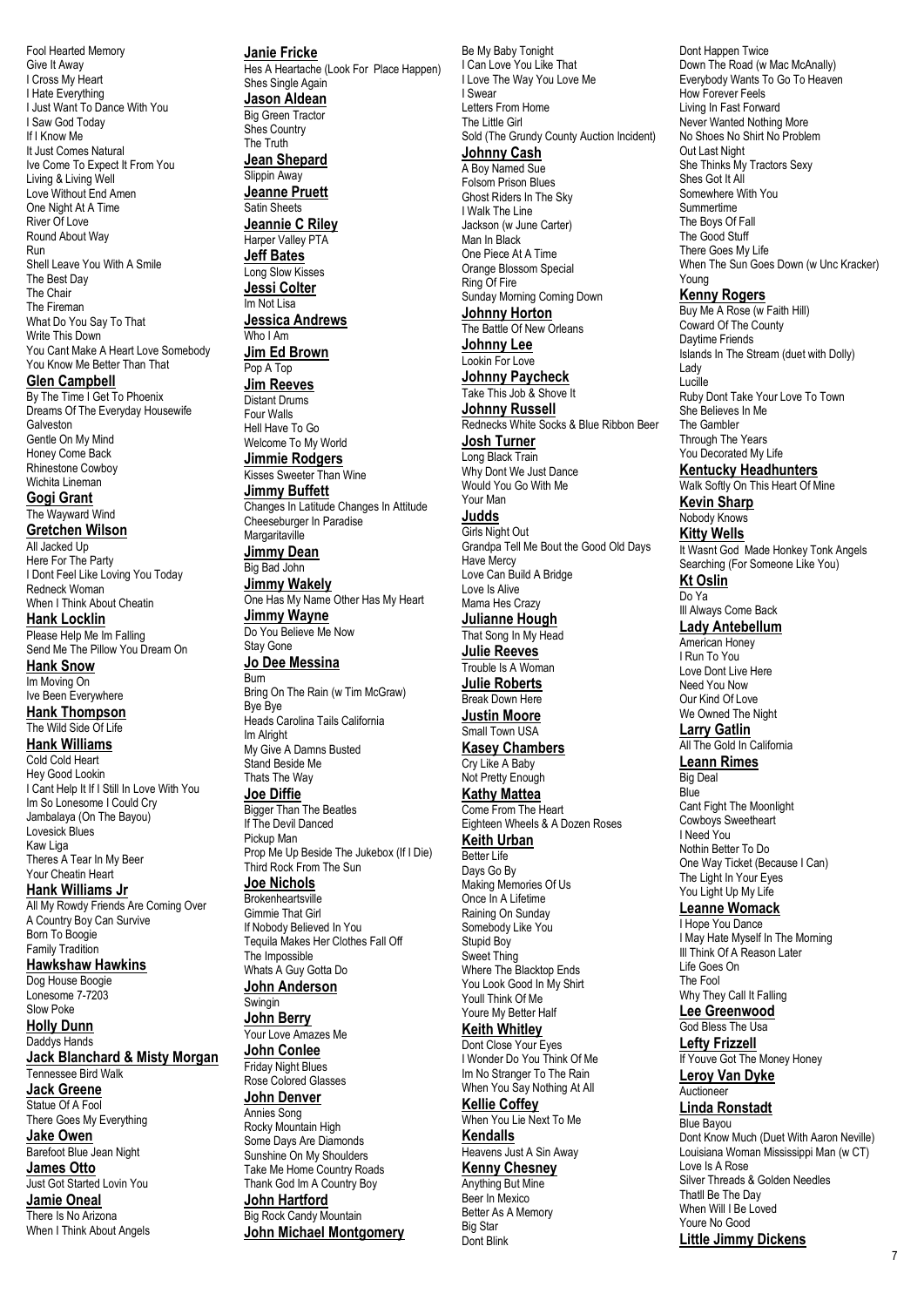May The Bird Of Paradise Fly Up Your Nose **Little Texas**

God Blessed Texas My Love

**Lonestar**

Amazed Come Cryin To Me Im Already There Mr Mom No News Smile Tell Her What About Now

**Loretta Lynn**

Coal Miners Daughter Dont Come Home A Drinkin Except For Monday Five Minutes Go Away Out Of My Head & Back In My Bed You Aint Woman Enough To Take My Man

**Lorrie Morgan** Something In Red What Part Of No

**Luke Bryan** I Dont Want This Night To End Rain Is A Good Thing

**Lynn Anderson** Rose Garden **Margaret Whiting/Jimmy Wakely** Slipping Around **Marie Osmond** Meet Me In Montana (w Dan Seals) Paper Roses

**Mark Chesnutt** Brother Jukebox I Dont Want To Miss A Thing It Sure Is Monday Its A Little Too Late

**Mark Wills** 19 Somethin And The Crowd Goes Wild

**Martina McBride** A Broken Wing Blessed Concrete Angel I Love You Independence Day This Ones For The Girls Valentine When God Fearin Women Get The Blues Wild Angels **Marty Robbins** A White Sport Coat

Big Iron Devil Woman El Paso Singing The Blues The Story Of My Life

**Mary Chapin Carpenter** Down At The Twist & Shout I Feel Lucky Passionate Kisses Shut Up & Kiss Me

**Mel Mcdaniel** Babys Got Her Blue Jeans On Louisiana Saturday Night

**Melba Montgomery** No Charge **Mel Tillis**

I Got The Hoss

**Merle Haggard** Mama Tried Okie From Muskogee

I Think Ill Just Stay Here & Drink Silver Wings **Merle Travis** Divorce Me Cod

**Michelle Wright**

Take It Like A Man **Mickey Gilley** Dont Girls All Get Prettier At Closing Time **Mike Reid** Walk On Faith **Mindy McCready** A Girls Gotta Do What A Girls Gotta Do Guys Do It All The Time Ten Thousand Angels **Miranda Lambert** Heart Like Mine The House That Built Me **Moe Bandy** Its A Cheating Situation **Montgomery Gentry** Back When I Knew It All Gone Hell Yeah Lucky Man Something To Be Proud Of **Nancy Sinatra** Jackson (w Lee Hazlewood) These Boots Are Made For Walkin **Neal McCoy** No Doubt About It Wink **Nitty Gritty Dirt Band** Fishin In The Dark **Oak Ridge Boys** Bobbie Sue Elvira **OC Smith** Little Green Apples **Osborne Brothers** Rocky Top **Pam Tillis** Cleopatra Queen Of Denial Maybe It Was Memphis Mi Vida Loca (My Crazy Life) Shake The Sugar Tree **Patsy Cline** Back In Babys Arms **Crazy** I Fall To Pieces Just Out Of Reach Shes Got You Sweet Dreams Three Cigarettes In An Ashtray Walkin After Midnight **Patty Loveless** Blame It On Your Heart Dont Toss Us Away Lovin All Night You Can Feel Bad You Dont Seem To Miss Me **Pee Wee King** Tennessee Waltz **Phil Vassar Carlene** In A Real Love Just Another Day In Paradise Six Pack Summer **Porter Wagoner** Green Green Grass Of Home Please Dont Stop Loving Me (w Dolly P) The Last Thing On My Mind (w Dolly P)

Yall Come **Rachel Proctor** Me & Emily

**Randy Travis** Diggin Up Bones Forever & Ever Amen Hard Rock Bottom Of Your Heart I Told You So The Hole

**Randy Vanwarmer** Just When I Needed You Most **Rascall Flatts** Bless The Broken Road

Fast Cars & Freedom Here Here Comes Goodbve I Melt Im Movin On Life Is A Highway My Wish Take Me There These Days What Hurts The Most Why Wait **Ray Price** Crazy Arms For The Good Times Heartaches By The Number I Wont Mention It Again Youre The Best Thing That Ever Happened **Ray Stevens** The Streak **Rayborn Brothers** Butterfly Kisses **Razzy Bailey** Friends **Reba McEntire** Because Of You (w Kelly Clarkson) Consider Me Gone Fancy For My Broken Heart If You See Him If You See Her (w Bks/Dunn) Im A Survivor Is There Life Out There One Promise Too Late Take It Back The Greatest Man I Never Knew The Heart Is A Lonely Hunter The Heart Wont Lie (w Vince Gill) The Night The Lights Went Out In Georgia Turn On The Radio Whoevers In New England Why Havent I Heard From You Youre The 1st Time I Thought About Leaving **Rebecca Lynn Howard** Forgive **Red Foley** Chattanoogie Shoe Shine Boy Smoke On The Water **Red Sovine** Teddy Bear **Restless Heart** The Bluest Eyes In Texas **Rhett Akins** That Aint My Truck **Ricky Nelson** Garden Party Hello Mary Lou Its Late Never Be anyone Else But You For Me Poor Little Fool **Ricky Skaggs** Heartbroke Honey (Open That Door) **Ricky Van Shelton** From A Jack To A King I Am A Simple Man Keep It Between the Lines **Ricochet** Daddys Money **Rodney Atkins** Cleaning This Gun If Youre Going Through Hell Its America Take A Back Road These Are My People Watching You **Roger Miller** Dang Me King Of The Road **Ronnie Mcdowell** Older Women Watchin Girls Go By

**Ronnie Milsap** It Was Almost Like A Song Smoky Mountain Rain

**Roseann Cash** My Baby Thinks Hes A Train Seven Year Ache

**Roy Acuff** The Great Speckled Bird Wabash Cannonball

**Roy Rogers** Happy Trails

**Sammi Smith** Help Me Make It Through The Night **Sammy Kershaw** Cadillac Style

She Dont Know Shes Beautiful **Sara Evans**

A Little Bit Stronger A Real Fine Place To Start Born To Fly No Place That Far Perfect Saints & Angels

Suds In The Bucket **Sawyer Brown** Some Girls Do

Thank God For You **Shane Minor**

I Think Youre Beautiful **Shania Twain** Any Man Of Mine

Come On Over Dont Be Stupid Forever & For Always From This Moment On (w Bryan White) Home Aint Where His Heart Is Honey Im Home If It Dont Take Two Im Gonna Getcha Good Love Gets Me Every Time Man I Feel Like A Woman No One Needs To Know Party For Two (w Billy Currington) That Dont Impress Me Much The Woman In Me Whose Bed Have Your Boots Been Under You Win My Love Youre Still The One

**Shannon Brown** Baby I Lied

**Shelly West** Jose Cuervo Youre The Reason God Made Oklahoma **Shenandoah** Next To You Next To Me

**Sherrie Austin** Streets Of Heaven

**Skeeter Davis** The End Of The World **Soggy Bottom Boys** I Am A Man Of Constant Sorrow

**Sons Of The Pioneers** Ghost Riders In The Sky Tumbling Tumbleweeds

**Statler Brothers** Do You Know You Are My Sunshine Flowers On The Wall

**Steve Azar** I Dont Have To Be Me (Til Monday) **Steve Earle**

Copperhead Road Guitar Town **Steve Holy**

Brand New Girlfriend Good Morning Beautiful **Steve Wariner**

Lynda **Stonewall Jackson**